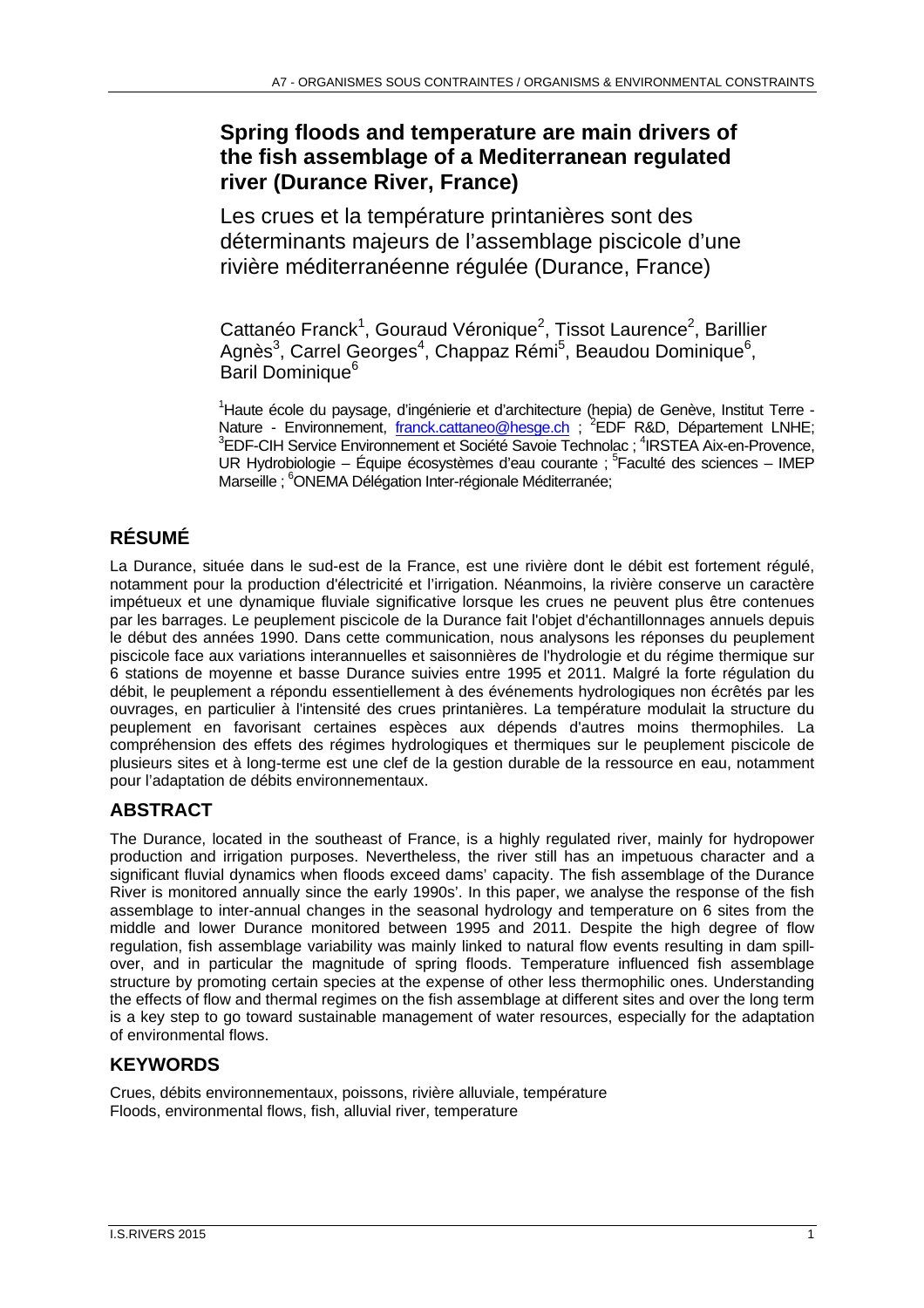#### **1 INTRODUCTION**

Damming and flow regulation are amongst the most severe human impacts on freshwater ecosystems at a global scale. However, attempts to mitigate their negative impacts are growing worldwide, and the restoration of altered flow regimes has now become a key challenge for the coming decades. Scientists took head on this major issue, and developed the 'environmental flows science' which aims at providing the theoretical and operational foundations to restore altered flow regimes. However, unravelling the relationships between changes in flow characteristics and subsequent biological responses put up as a prerequisite to propose new flow management rules.

Mediterranean rivers are characterized by their high summer temperature, their extremely variable flow regime, and most often high anthropogenic pressures. In South-Eastern France, the Durance River is extensively used for hydropower production and irrigation, which severely alter flow and temperature regimes. The regulation consists in a series of dams and by-passed sections, with most of the water flowing into canals parallel to the main by-passed channel. However, because peak floods regularly exceed upstream dam's capacity and spill into the by-passed (i.e. minimum-flow) sections, the 'regulated' flow regime can be extremely variable. Despite the heavy and ubiquitous footprint of hydropower all along the river course, the Durance still is a highly dynamic, alluvial river during high flow events.

Because of its high patrimonial and ecological values, the fish assemblage of the Durance River deserves significant conservation efforts. The changes in flow management rules implemented since 2007 in the medium reach of the river were a first step toward the restoration of the flow regime. Here, we aimed at identifying the major environmental driving forces of the fish assemblage structure. We analysed the long-term (1995-2011) spatial-temporal patterns of the fish assemblage at 6 sites located along a *ca.* 100 km reach of the Durance River. We investigated how year-to-year flow and temperature characteristics per biological seasons could explain annual changes in the fish assemblage structure.

### **2 MATERIAL ET METHODS**

The sites were located at two hydroelectric schemes (i.e. Ste-Tulle and Mallemort), and were chosen so as to be representative of the geomorphological and mesohabitat characteristics of the river. The flow regime at the 6 sites could differ depending both on the minimum flow released by the upstream dam and the discharge of tributaries. Fish were sampled annually in late spring or summer by electrofishing, in 7-28 (mean = 18.1, sd. = 4.9) independent habitat units of several square meters per site. Fish monitoring started at a different year depending on the site (1995, 1997, 2003, or 2005), but all time series at least included 7 consecutive years and ended in 2011, resulting in  $n = 62$  [site\*year] combinations. The 11 most abundant species (% > 0.5) were considered in analyses. Individuals were separated in two ontogenetic stages, i.e. 0+ and >0+ fish. Daily flow and temperature time series for each of the 6 sites were described using variables reflecting median, high, and low conditions, overall variability, and magnitude and duration of particular events. Variables were computed for two 'biological periods', i.e. winter (November-February) and reproduction (March-June).

Species' densities per ontogenetic stage, flow and temperature variables were separately analysed using between- and within-sites Principal Component Analysis (PCAs). The relationships between annual fish and flow/temperature data were explored by correlation analysis (Pearson's *r*) using the within-sites PCAs axes as synthetic variables. General linear models (GLM) were used to test for the robustness of fish-flow relationships across sites.

#### **3 RESULTS AND DISCUSSION**

Spatial and temporal patterns were very similar for the two ontogenetic stages (thereafter only results for >0+ fish are presented). The assemblage structure displayed a clear longitudinal spatial pattern (between-sites inertia = 24.4%, P<0.001). The blageon (*Leuciscus souffia*) was typical of sites from the Ste-Tulle scheme located in the middle Durance. Sites of Bonpas and Cheval-Blanc in the lower Durance had high densities of minnow (*Phoxinus phoxinus*) compared to other species, possibly reflecting the effects of water releases from the Mallemort dam. The site of Cadenet had the highest overall mean densities.

Most of the variability (75.6%) in assemblage structure was due to year-to-year changes in fish densities. The first within-sites PCA axis (PC1) clearly discriminated years with low densities (e.g. 2008, 2009, 2010, 2011) from years with high densities (e.g. 2005, 2006, 2007) for all species. The second axis (PC2) separated species such as the barbel (*Barbus barbus*), the stream bleak (*Alburnoides bipunctatus*), the chub (*Squalius cephalus*) and the gudgeon (*Gobio gobio*), from the minnow and the two species of loach (*Barbatula barbatula* and *Cobitis bilineata*). The correlation